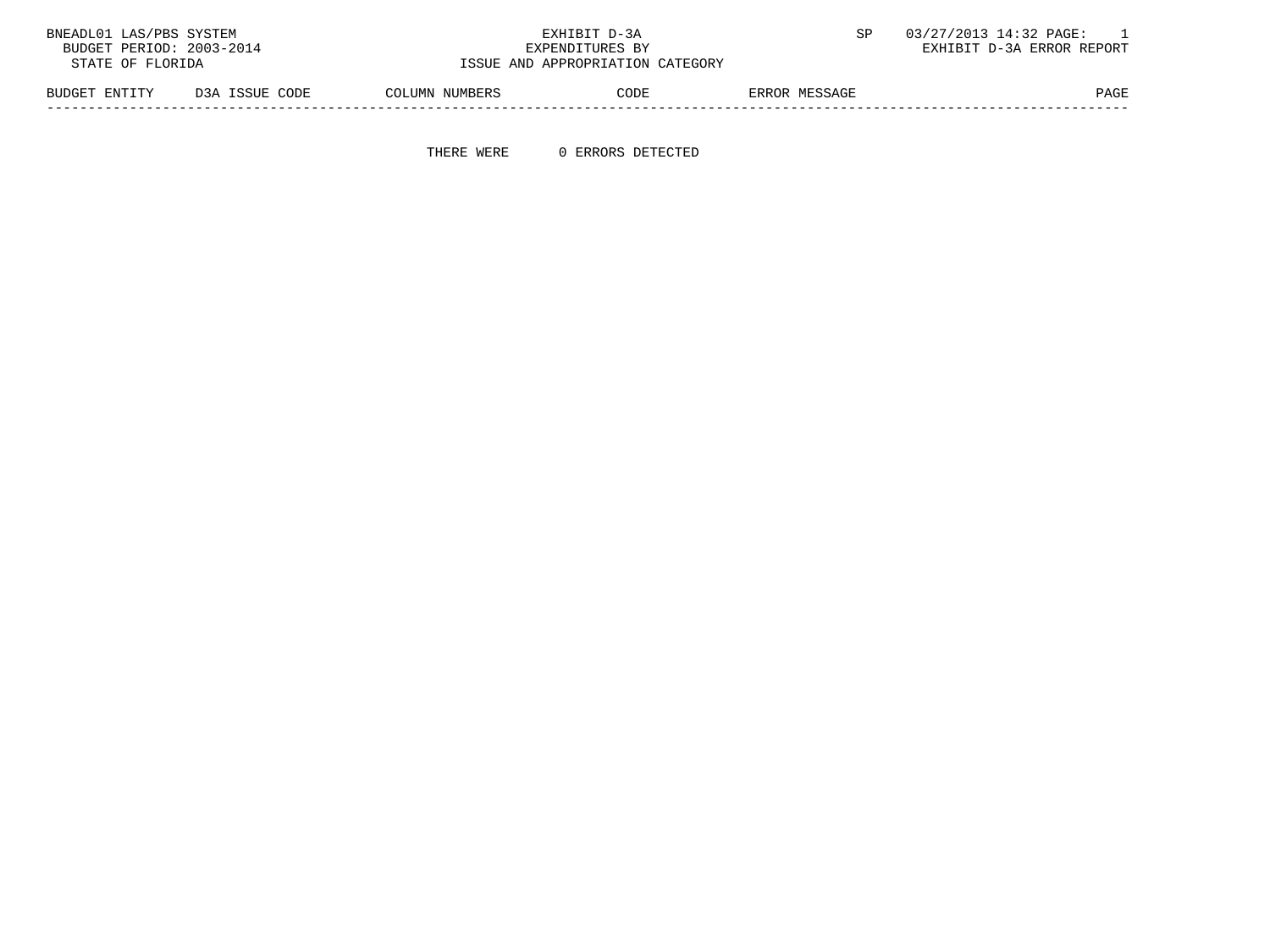| BNEADL01 LAS/PBS SYSTEM<br>BUDGET PERIOD: 2003-2014<br>STATE OF FLORIDA                                                                                                                                                                                                        | EXHIBIT D-3A<br>EXPENDITURES BY<br>ISSUE AND APPROPRIATION CATEGORY |  |                                                                                                                       |  |  |  |  | SP 03/27/2013 14:32 PAGE: 1<br>EXHIBIT D-3A<br>DETAIL OF EXPENDITURES |                                                                                                   |
|--------------------------------------------------------------------------------------------------------------------------------------------------------------------------------------------------------------------------------------------------------------------------------|---------------------------------------------------------------------|--|-----------------------------------------------------------------------------------------------------------------------|--|--|--|--|-----------------------------------------------------------------------|---------------------------------------------------------------------------------------------------|
|                                                                                                                                                                                                                                                                                | COL A12                                                             |  | $COL A14$ $COL A15$ $COL A16$ $COL A14-A12$                                                                           |  |  |  |  | AGY AMD REO<br>FY 2013-14<br>OVER (UNDER)                             |                                                                                                   |
|                                                                                                                                                                                                                                                                                | POS AMOUNT POS AMOUNT POS AMOUNT POS AMOUNT POS AMOUNT CODES        |  | AGY FIN REQ AGY AMD REQ AGY AMD N/R AGY AMD ANZ AGY FIN REQ<br>FY 2013-14 FY 2013-14 FY 2013-14 FY 2013-14 FY 2013-14 |  |  |  |  |                                                                       |                                                                                                   |
| HIWAY SAFETY/MTR VEH, DEPT<br>PGM: EXEC DIR/ADM SVCS<br>EXECUTIVE DIR/SUPPORT SVCS<br>GOV OPERATIONS/SUPPORT<br>EXEC LEADERSHIP/SUPPRT SVC<br>AGENCY-WIDE INFORMATION TECHNOLOGY<br>REWRITE ACCOUNTING APPLICATIONS TO<br>TO .NET<br>SPECIAL CATEGORIES<br>CONTRACTED SERVICES |                                                                     |  |                                                                                                                       |  |  |  |  |                                                                       | 76000000<br>76010000<br>76010100<br>16<br>1602.00.00.00<br>3620000<br>36201C0<br>100000<br>100777 |
| HIGHWAY SAFETY OPER TF -STATE 221,500                                                                                                                                                                                                                                          |                                                                     |  |                                                                                                                       |  |  |  |  |                                                                       | 221,500-2009 1                                                                                    |
|                                                                                                                                                                                                                                                                                |                                                                     |  |                                                                                                                       |  |  |  |  |                                                                       |                                                                                                   |

 AGENCY ISSUE NARRATIVE: 2013-2014 BUDGET YEAR NARRATIVE: IT COMPONENT? YES

RE-WRITE AUTOMATED ACCOUNTING APPLICATIONS FROM FOXPRO TO .NET

Long Range Program Plan Approved Activity: Finance and Accounting

 This issue requests \$221,500 in non-recurring funding for Fiscal Year 2013-14 to re-write automated accounting applications currently programmed in FoxPro to .NET. Reprogramming these applications to an easily maintained modern platform is a more cost effective alternative than hiring additional staff to manually input data, should the existing FoxPro system fail. This issue supports the Governor's strategy of redesigning government to run more efficiently and effectively in order to further economic development and job creation in Florida.

 SUMMARY OF BUSINESS PROBLEM: The Bureau of Accounting is responsible for processing accounting transactions into the Florida Accounting Information Resource (FLAIR) system. A portion of these transactions are automated and uploaded into FLAIR using FoxPro software. There are nine accounting applications that are currently automated in FoxPro. These applications include Revenue Distribution, Utility Payments, Wright Express Fuel Card Payments (WEX), Automotive Resources International (ARI), IFTA/IRP, Certified Forward Transactions, PRIDE Payments, Goodyear Payments and EMIS vehicle data. FoxPro is an antiquated, outdated software application that is no longer taught or supported, hindering its ability to be maintained. This leaves the sole responsibility of programming and maintenance on a single individual in the Bureau of Accounting. Ensuring the continued automation of these applications is critical not only to the Department but to other state agencies and customers that we serve. For example, the Revenue Distribution application is responsible for the processing of over \$2.4 billion in annual revenue of which \$2 billion is distributed to other state agencies, General Revenue and other entities who rely on the timely receipt of funds to fund their operations. Converting to a .NET platform is critical to ensuring the continuing success of the Department and meeting our customers needs.

 BENEFITS: By upgrading the automated accounting applications programs from FoxPro to a .NET system, the Department will be able to continue the timely processing of revenue distributions and vendor payments utilizing the current minimum number of employees. The upgrade will standardize accounting applications so they are consistent with other state agencies using .Net programming. In addition, the upgraded automated accounting system will be easily maintained and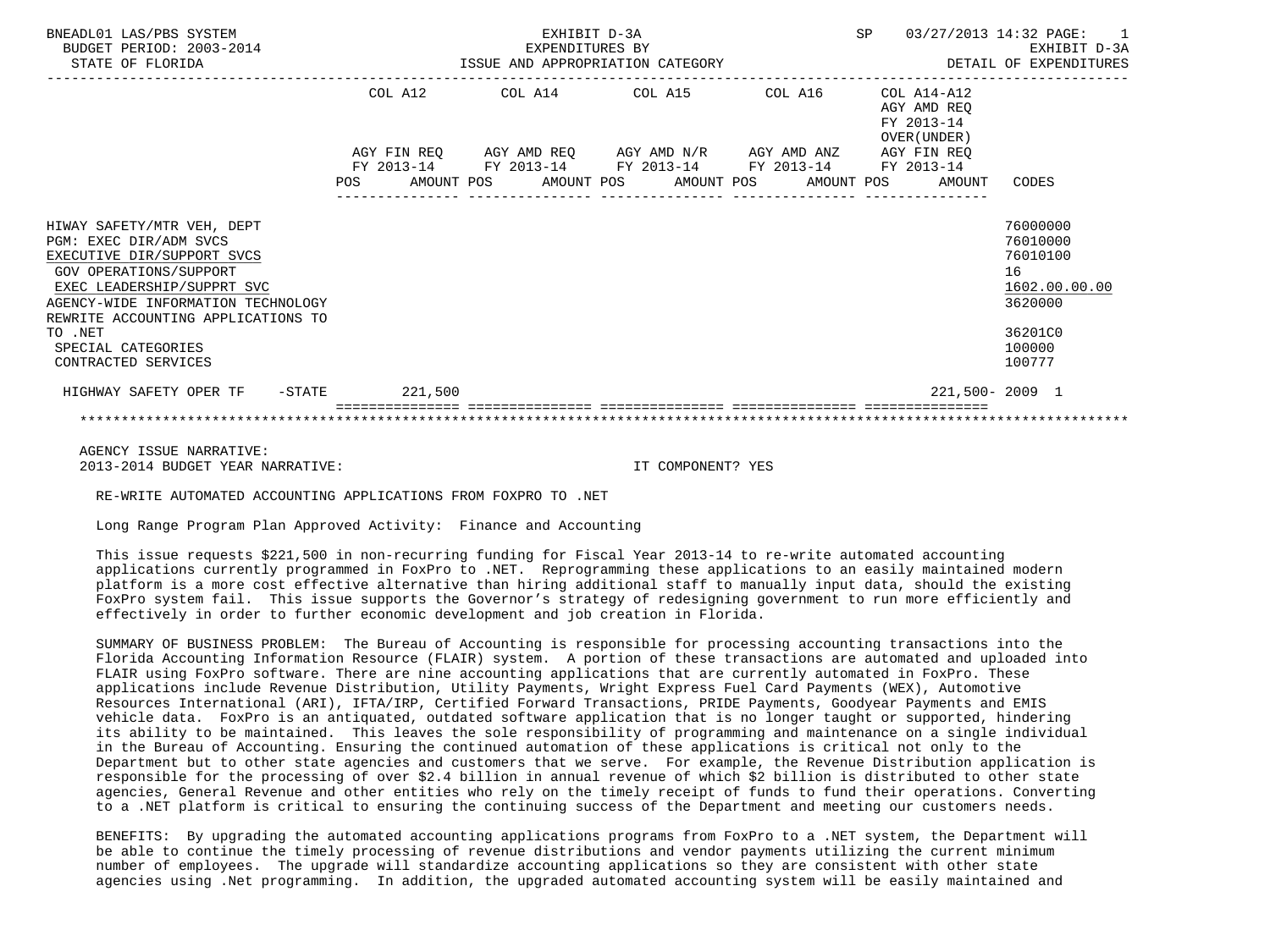| BNEADL01 LAS/PBS SYSTEM<br>BUDGET PERIOD: 2003-2014<br>STATE OF FLORIDA                                                          |             | EXHIBIT D-3A<br>EXPENDITURES BY<br>ISSUE AND APPROPRIATION CATEGORY                                          | <b>SP</b>                                       | 03/27/2013 14:32 PAGE: 2<br>EXHIBIT D-3A<br>DETAIL OF EXPENDITURES |                                                          |                                |
|----------------------------------------------------------------------------------------------------------------------------------|-------------|--------------------------------------------------------------------------------------------------------------|-------------------------------------------------|--------------------------------------------------------------------|----------------------------------------------------------|--------------------------------|
|                                                                                                                                  | COL A12     | COL A14 COL A15                                                                                              |                                                 | COL A16                                                            | COL A14-A12<br>AGY AMD REO<br>FY 2013-14<br>OVER (UNDER) |                                |
|                                                                                                                                  | AGY FIN REO | FY 2013-14 FY 2013-14 FY 2013-14 FY 2013-14 FY 2013-14<br>AMOUNT POS AMOUNT POS AMOUNT POS AMOUNT POS AMOUNT | AGY AMD REQ       AGY AMD N/R       AGY AMD ANZ |                                                                    | AGY FIN REO                                              | CODES                          |
|                                                                                                                                  |             |                                                                                                              |                                                 |                                                                    |                                                          |                                |
| HIWAY SAFETY/MTR VEH, DEPT                                                                                                       |             |                                                                                                              |                                                 |                                                                    |                                                          | 76000000<br>76010000           |
| PGM: EXEC DIR/ADM SVCS<br>EXECUTIVE DIR/SUPPORT SVCS                                                                             |             |                                                                                                              |                                                 |                                                                    |                                                          | 76010100                       |
| GOV OPERATIONS/SUPPORT<br>EXEC LEADERSHIP/SUPPRT SVC<br>AGENCY-WIDE INFORMATION TECHNOLOGY<br>REWRITE ACCOUNTING APPLICATIONS TO |             |                                                                                                              |                                                 |                                                                    |                                                          | 16<br>1602.00.00.00<br>3620000 |
| TO .NET                                                                                                                          |             |                                                                                                              |                                                 |                                                                    |                                                          | 36201C0                        |

 supported. This issue is a cost effective alternative to avoid hiring additional personnel to manually enter data should the current system fail.

 IMPLEMENTATION REQUEST: This issue requests contract staff to assist with converting the accounting applications from FoxPro to .NET. The conversion process includes re-writing the automated accounting applications submitted to FLAIR and providing the capability for continued support. The conversion will also standardize the accounting programs to be consistent with other state agencies using .NET programming. The contract staff will have specific knowledge of application programming using both FoxPro and .NET.

 The focus of the contract staff team is to address the problems, create solutions, and enhance the system to achieve the following objectives:

- (1) Develop a new data architecture to reduce costs for accessing data and enable integration of applications via further systems integration.
- (2) Identify and eliminate unneeded, redundant or inefficient systems and processes.
- (3) Improve the quality of technical services that support internal operations.
- (4) Convert to a standard based platform and infrastructure which is more effective and efficient.

 ESTIMATED COSTS: The total cost to re-write the automated accounting applications from FoxPro software to a .NET platform for Fiscal Year 2013-14 is \$221,500. This funding is requested as non-recurring from the Administrative Services Program, Highway Safety Operating Trust Fund, Contracted Services category (100777). This issue is itemized as follows:

| Estimated cost breakdown:                                         | FY 2013-14 |
|-------------------------------------------------------------------|------------|
|                                                                   |            |
| Senior Developer 1900 hours at \$85/hour                          | \$161,500  |
| Information Technical Business Consultant 1000 hours at \$60/hour | \$60,000   |
|                                                                   |            |
| Total Estimated Costs                                             | \$221,500  |
|                                                                   |            |

 ISSUE SUMMARY: This issue requests \$221,500 in non-recurring funding for Fiscal Year 2013-14 to re-write automated accounting applications currently programmed in FoxPro to .NET. Reprogramming these applications to a more modern, easily maintained platform is a more cost effective alternative than hiring additional staff to manually enter data should the existing FoxPro system fail. This issue supports the Governor's strategy of redesigning government to run more efficiently and effectively in order to further economic development and job creation in Florida.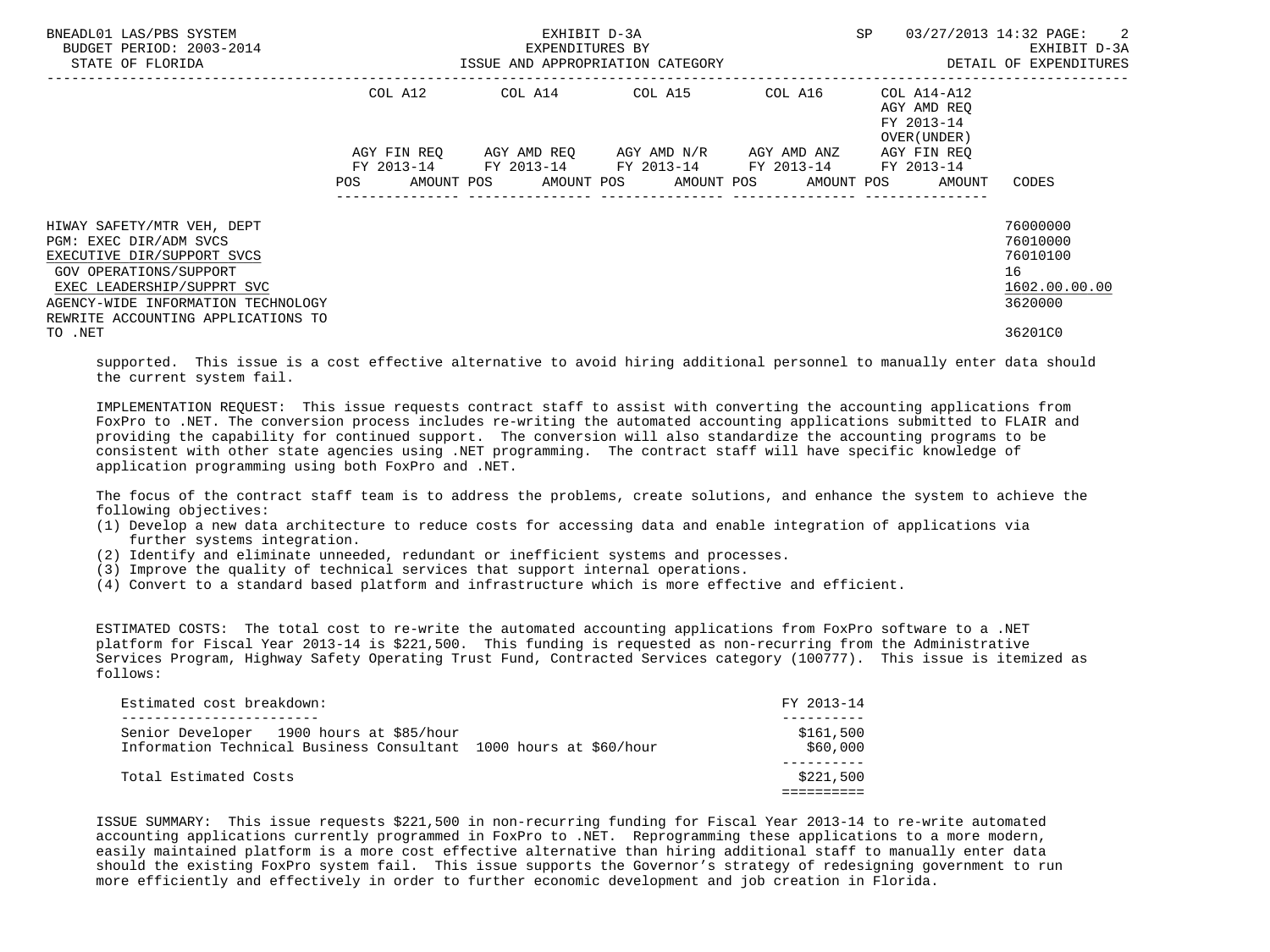| BNEADL01 LAS/PBS SYSTEM<br>BUDGET PERIOD: 2003-2014<br>STATE OF FLORIDA                                                                                                                                                           |                    | EXPENDITURES BY | EXHIBIT D-3A<br>ISSUE AND APPROPRIATION CATEGORY                                                                                             |         | <b>SP</b>                                                | 03/27/2013 14:32 PAGE: 3<br>EXHIBIT D-3A<br>DETAIL OF EXPENDITURES            |
|-----------------------------------------------------------------------------------------------------------------------------------------------------------------------------------------------------------------------------------|--------------------|-----------------|----------------------------------------------------------------------------------------------------------------------------------------------|---------|----------------------------------------------------------|-------------------------------------------------------------------------------|
|                                                                                                                                                                                                                                   |                    |                 | COL A12 COL A14 COL A15                                                                                                                      | COL A16 | COL A14-A12<br>AGY AMD REO<br>FY 2013-14<br>OVER (UNDER) |                                                                               |
|                                                                                                                                                                                                                                   | AGY FIN REO<br>POS |                 | AGY AMD REO AGY AMD N/R AGY AMD ANZ<br>FY 2013-14 FY 2013-14 FY 2013-14 FY 2013-14 FY 2013-14<br>AMOUNT POS AMOUNT POS AMOUNT POS AMOUNT POS |         | AGY FIN REO<br>AMOUNT                                    | CODES                                                                         |
| HIWAY SAFETY/MTR VEH, DEPT<br>PGM: EXEC DIR/ADM SVCS<br>EXECUTIVE DIR/SUPPORT SVCS<br>GOV OPERATIONS/SUPPORT<br>EXEC LEADERSHIP/SUPPRT SVC<br>AGENCY-WIDE INFORMATION TECHNOLOGY<br>REWRITE ACCOUNTING APPLICATIONS TO<br>TO .NET |                    |                 |                                                                                                                                              |         |                                                          | 76000000<br>76010000<br>76010100<br>16<br>1602.00.00.00<br>3620000<br>36201C0 |

Amended 2013-14 Narrative after February 1, 2013

 This issue is being withdrawn as the Department is pursuing other alternatives. \*\*\*\*\*\*\*\*\*\*\*\*\*\*\*\*\*\*\*\*\*\*\*\*\*\*\*\*\*\*\*\*\*\*\*\*\*\*\*\*\*\*\*\*\*\*\*\*\*\*\*\*\*\*\*\*\*\*\*\*\*\*\*\*\*\*\*\*\*\*\*\*\*\*\*\*\*\*\*\*\*\*\*\*\*\*\*\*\*\*\*\*\*\*\*\*\*\*\*\*\*\*\*\*\*\*\*\*\*\*\*\*\*\*\*\*\*\*\*\*\*\*\*\*\*\*\*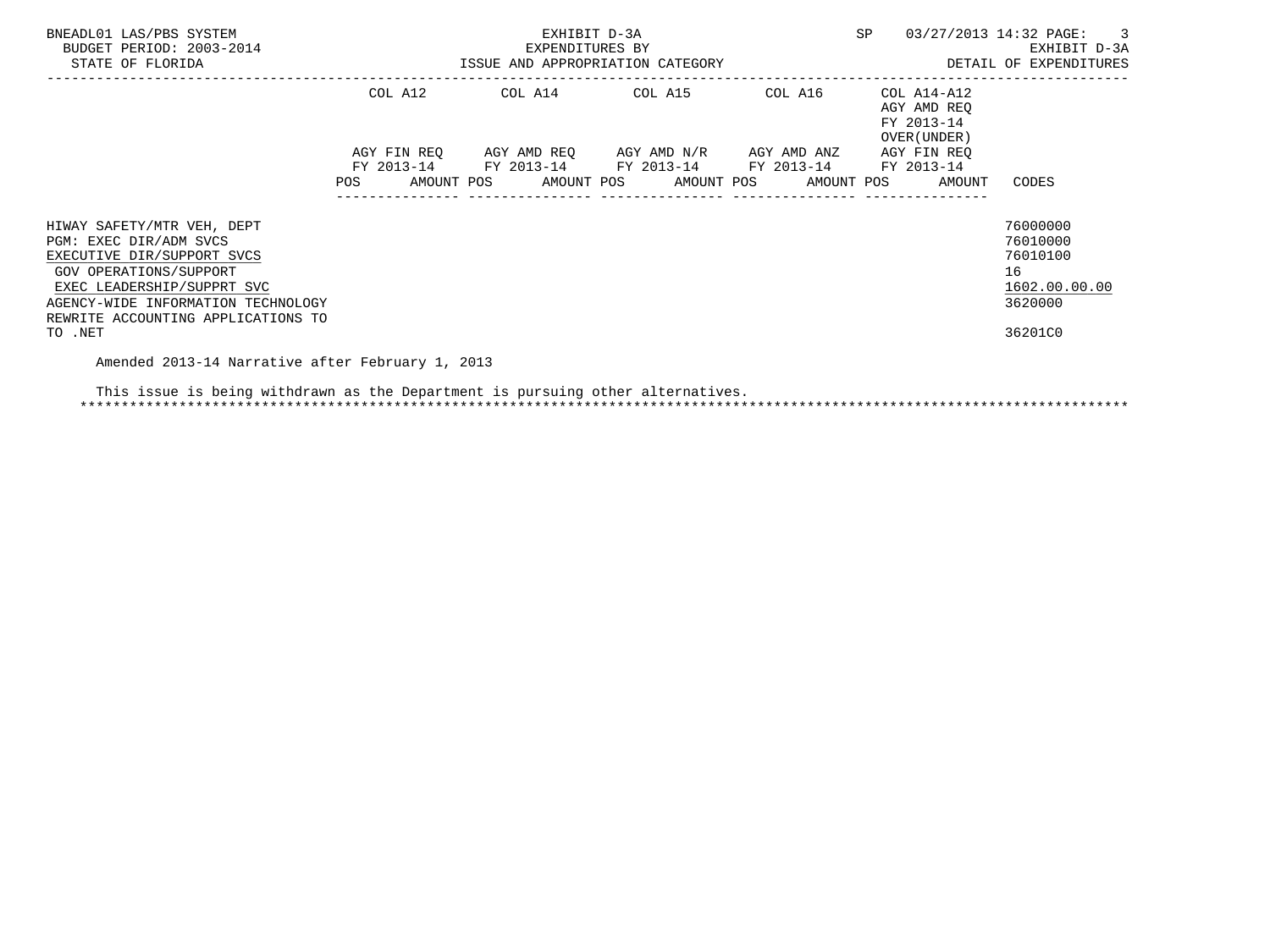| * NEADLP01<br>* BUDGET PERIOD: 2003-2014                                                                                                                                                                                                                                                                                                                                                                                                                                   |                                            | STATISTICAL INFORMATION<br>EXHIBIT A, D AND D-3A LIST REQUEST |  | $03/27/2013$ 14:32 *<br>LBB 76<br>SP |  |  |
|----------------------------------------------------------------------------------------------------------------------------------------------------------------------------------------------------------------------------------------------------------------------------------------------------------------------------------------------------------------------------------------------------------------------------------------------------------------------------|--------------------------------------------|---------------------------------------------------------------|--|--------------------------------------|--|--|
|                                                                                                                                                                                                                                                                                                                                                                                                                                                                            |                                            |                                                               |  |                                      |  |  |
|                                                                                                                                                                                                                                                                                                                                                                                                                                                                            |                                            |                                                               |  |                                      |  |  |
| SAVE INITIALS:                                                                                                                                                                                                                                                                                                                                                                                                                                                             |                                            |                                                               |  |                                      |  |  |
| ** DATA SELECTIONS **                                                                                                                                                                                                                                                                                                                                                                                                                                                      |                                            |                                                               |  |                                      |  |  |
| REPORT OPTION 1 - Exhibit A, D and D-3A                                                                                                                                                                                                                                                                                                                                                                                                                                    |                                            |                                                               |  |                                      |  |  |
|                                                                                                                                                                                                                                                                                                                                                                                                                                                                            |                                            |                                                               |  |                                      |  |  |
| COLUMN: A12<br>A14                                                                                                                                                                                                                                                                                                                                                                                                                                                         | A15 A16                                    | $\overline{\text{A14-A12}}$ CODES                             |  |                                      |  |  |
| CALCULATE DIFFERENCE ONLY $(Y/N): N$ THAT EXCEED:<br>INCLUDE (Y/N) FTE: Y<br>REPORT TOTAL:<br>REPORT: NO TOTAL                                                                                                                                                                                                                                                                                                                                                             | SALARY RATE: Y POSITION DATA: Y            |                                                               |  |                                      |  |  |
|                                                                                                                                                                                                                                                                                                                                                                                                                                                                            |                                            |                                                               |  |                                      |  |  |
| BUDGET ENTITY OR GROUP/ACCUMULATION LEVEL (0=MERGE, 1=LEVEL 1, 2=LEVEL 2, 3=LEVEL 3, 4=LOWEST LEVEL)                                                                                                                                                                                                                                                                                                                                                                       |                                            |                                                               |  |                                      |  |  |
| $1-7:$ $4$                                                                                                                                                                                                                                                                                                                                                                                                                                                                 |                                            |                                                               |  |                                      |  |  |
|                                                                                                                                                                                                                                                                                                                                                                                                                                                                            |                                            |                                                               |  |                                      |  |  |
| $\frac{1}{2} \left( \frac{1}{2} \right) \left( \frac{1}{2} \right) \left( \frac{1}{2} \right) \left( \frac{1}{2} \right) \left( \frac{1}{2} \right) \left( \frac{1}{2} \right) \left( \frac{1}{2} \right) \left( \frac{1}{2} \right) \left( \frac{1}{2} \right) \left( \frac{1}{2} \right) \left( \frac{1}{2} \right) \left( \frac{1}{2} \right) \left( \frac{1}{2} \right) \left( \frac{1}{2} \right) \left( \frac{1}{2} \right) \left( \frac{1}{2} \right) \left( \frac$ |                                            |                                                               |  |                                      |  |  |
|                                                                                                                                                                                                                                                                                                                                                                                                                                                                            | <u> Albanya (Albanya Albanya)</u>          |                                                               |  |                                      |  |  |
| EXCLUDE:                                                                                                                                                                                                                                                                                                                                                                                                                                                                   |                                            |                                                               |  |                                      |  |  |
| BUDGET ENTITY TOTALS:                                                                                                                                                                                                                                                                                                                                                                                                                                                      |                                            |                                                               |  |                                      |  |  |
|                                                                                                                                                                                                                                                                                                                                                                                                                                                                            |                                            |                                                               |  |                                      |  |  |
| LEVEL 1: NO TOTAL                                                                                                                                                                                                                                                                                                                                                                                                                                                          |                                            |                                                               |  |                                      |  |  |
| LEVEL 2: NO TOTAL                                                                                                                                                                                                                                                                                                                                                                                                                                                          |                                            |                                                               |  |                                      |  |  |
| LEVEL 3: NO TOTAL                                                                                                                                                                                                                                                                                                                                                                                                                                                          |                                            |                                                               |  |                                      |  |  |
| LOWEST LEVEL: BY FUND TYPE                                                                                                                                                                                                                                                                                                                                                                                                                                                 |                                            |                                                               |  |                                      |  |  |
|                                                                                                                                                                                                                                                                                                                                                                                                                                                                            |                                            |                                                               |  |                                      |  |  |
| PROGRAM COMPONENT/ACCUMULATION LEVEL (1, 2, 3, 4 OR 5 FOR 2, 4, 6, 8 OR 10 DIGITS, 0=MERGED):<br>PROGRAM COMPONENT: 5                                                                                                                                                                                                                                                                                                                                                      |                                            |                                                               |  |                                      |  |  |
| PROGRAM COMPONENT TOTAL:                                                                                                                                                                                                                                                                                                                                                                                                                                                   |                                            |                                                               |  |                                      |  |  |
| POLICY AREA: NO TOTAL                                                                                                                                                                                                                                                                                                                                                                                                                                                      |                                            |                                                               |  |                                      |  |  |
| PROGRAM COMPONENT: BY FUND TYPE                                                                                                                                                                                                                                                                                                                                                                                                                                            |                                            |                                                               |  |                                      |  |  |
|                                                                                                                                                                                                                                                                                                                                                                                                                                                                            |                                            |                                                               |  |                                      |  |  |
| ISSUE CODE OR GROUP/ACCUMULATION LEVEL (1, 2 OR 3 FOR 1, 3 OR 7 CHARACTERS, 0=MERGED):                                                                                                                                                                                                                                                                                                                                                                                     |                                            |                                                               |  |                                      |  |  |
| ISSUE CODE OR GROUP: 36201C0 3<br>ISSUE TOTAL:                                                                                                                                                                                                                                                                                                                                                                                                                             | <u> 1999 - Johann Brand, mars et al. (</u> |                                                               |  |                                      |  |  |
| SUMMARY: NO TOTAL                                                                                                                                                                                                                                                                                                                                                                                                                                                          |                                            |                                                               |  |                                      |  |  |
| DETAIL: LINE TOTAL                                                                                                                                                                                                                                                                                                                                                                                                                                                         |                                            |                                                               |  |                                      |  |  |
|                                                                                                                                                                                                                                                                                                                                                                                                                                                                            |                                            |                                                               |  |                                      |  |  |
| APPROPRIATION CATEGORY OR GROUP/ACCUMULATION LEVEL (1=MAJOR, 2=MINOR, 0=MERGED):                                                                                                                                                                                                                                                                                                                                                                                           |                                            |                                                               |  |                                      |  |  |
| $\overline{\phantom{0}}^2$                                                                                                                                                                                                                                                                                                                                                                                                                                                 |                                            |                                                               |  |                                      |  |  |
| INCLUDE FCO (Y/N): Y APPROPRIATION CATEGORY TITLE (S=SHORT, L=LONG): S                                                                                                                                                                                                                                                                                                                                                                                                     |                                            |                                                               |  |                                      |  |  |
| APPROPRIATION CATEGORY TOTAL:                                                                                                                                                                                                                                                                                                                                                                                                                                              |                                            |                                                               |  |                                      |  |  |
| MAJOR: NO TOTAL                                                                                                                                                                                                                                                                                                                                                                                                                                                            |                                            |                                                               |  |                                      |  |  |
|                                                                                                                                                                                                                                                                                                                                                                                                                                                                            | MINOR: BY DETAIL FUND                      |                                                               |  |                                      |  |  |
|                                                                                                                                                                                                                                                                                                                                                                                                                                                                            |                                            |                                                               |  |                                      |  |  |
| ITEMIZATION OF EXPENDITURE:                                                                                                                                                                                                                                                                                                                                                                                                                                                |                                            |                                                               |  |                                      |  |  |
| ACCUMULATION LEVEL (1=OPE/FCO, 2=IOE, $0 = MERGE$ ): 0                                                                                                                                                                                                                                                                                                                                                                                                                     |                                            |                                                               |  |                                      |  |  |
| ITEMIZATION OF EXPENDITURE TOTAL:                                                                                                                                                                                                                                                                                                                                                                                                                                          |                                            |                                                               |  |                                      |  |  |
| ITEMIZATION OF EXPENDITURE: NO TOTAL                                                                                                                                                                                                                                                                                                                                                                                                                                       |                                            |                                                               |  |                                      |  |  |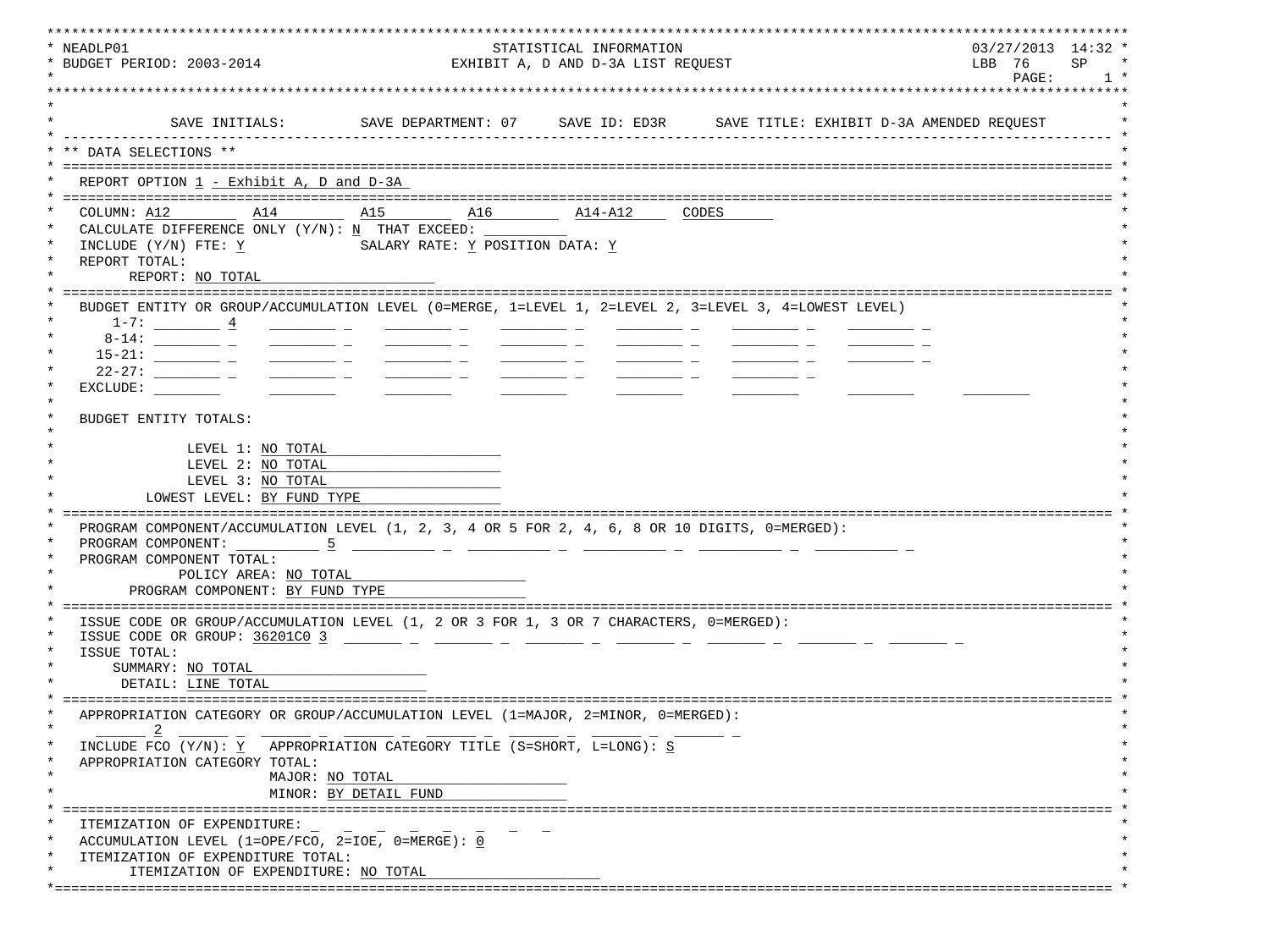| * NEADLP01                        |                                                             | STATISTICAL INFORMATION                                     | $03/27/2013$ 14:32 * |       |
|-----------------------------------|-------------------------------------------------------------|-------------------------------------------------------------|----------------------|-------|
| * BUDGET PERIOD: 2003-2014        |                                                             | EXHIBIT A, D AND D-3A LIST REQUEST                          | LBB 76<br>SP.        |       |
|                                   |                                                             |                                                             | PAGE:                | $2 *$ |
|                                   |                                                             |                                                             |                      |       |
|                                   | FUND GROUPS SET: OR FUND:                                   |                                                             |                      |       |
|                                   | FUNDING SOURCE IDENTIFIER:                                  |                                                             |                      |       |
|                                   |                                                             |                                                             |                      |       |
| REPORT BY FSI $(Y/N): Y$          |                                                             |                                                             |                      |       |
|                                   |                                                             |                                                             |                      |       |
|                                   | DEPARTMENT NARRATIVE SET:                                   |                                                             |                      |       |
| $\ast$                            | BUDGET ENTITY NARRATIVE SET:                                |                                                             |                      |       |
|                                   | ISSUE/ACTIVITY NARRATIVE SET: A1                            |                                                             |                      |       |
| $\star$                           |                                                             |                                                             |                      |       |
|                                   | INCLUDE PROGRAM COMPONENT NARRATIVE (Y/N): N                |                                                             |                      |       |
|                                   |                                                             |                                                             |                      |       |
| FORMATTING **                     |                                                             |                                                             |                      |       |
|                                   |                                                             |                                                             |                      |       |
|                                   |                                                             |                                                             |                      |       |
|                                   | REPORT HEADING: CONTRACTED MANUSCRIPT D-3A                  |                                                             |                      |       |
|                                   | EXPENDITURES BY                                             |                                                             |                      |       |
|                                   |                                                             | ISSUE AND APPROPRIATION CATEGORY                            |                      |       |
|                                   |                                                             |                                                             |                      |       |
|                                   | PAGE BREAKS: LOWEST LEVEL PRC                               |                                                             |                      |       |
|                                   |                                                             |                                                             |                      |       |
|                                   | (LEVEL 1, LEVEL 2, LEVEL 3, LOWEST LEVEL,                   |                                                             |                      |       |
|                                   | IOE, GRP, PRC, SIS, ISC)                                    |                                                             |                      |       |
|                                   |                                                             |                                                             |                      |       |
|                                   |                                                             |                                                             |                      |       |
|                                   |                                                             | COLUMN CODES $(Y/N): Y$ FORMAT (L=LANDSCAPE, P=PORTRAIT): L |                      |       |
|                                   | SORT OPTIONS: DEPARTMENT/BUDGET ENTITY (C=CODE, T=TITLE): C |                                                             |                      |       |
|                                   |                                                             | PROGRAM COMPONENT (C=CODE, T=TITLE): C                      |                      |       |
|                                   |                                                             |                                                             |                      |       |
|                                   | TOTAL RECORDS READ FROM SORT:                               | -1.                                                         |                      |       |
|                                   | TOTAL RECORDS READ FROM CARD:                               | 44                                                          |                      |       |
|                                   | TOTAL RECORDS READ FROM PAF:                                |                                                             |                      |       |
| $\ast$                            | TOTAL RECORDS READ FROM OAF:                                |                                                             |                      |       |
| $\star$                           | TOTAL RECORDS READ FROM IEF:                                |                                                             |                      |       |
| $\star$                           | TOTAL RECORDS READ FROM BGF:                                |                                                             |                      |       |
| $\star$                           | TOTAL RECORDS READ FROM BEF:                                |                                                             |                      |       |
| $\star$                           | TOTAL RECORDS READ FROM PCF:                                |                                                             |                      |       |
| $\ast$                            | TOTAL RECORDS READ FROM ICF:                                |                                                             |                      |       |
| $\star$                           | TOTAL RECORDS READ FROM INF:                                | 67                                                          |                      |       |
| $\star$                           | TOTAL RECORDS READ FROM ACF:                                |                                                             |                      |       |
| $\star$                           | TOTAL RECORDS READ FROM FCF:                                | -1                                                          |                      |       |
| $\star$                           | TOTAL RECORDS READ FROM FSF:                                | 10                                                          |                      |       |
| $\star$                           | TOTAL RECORDS READ FROM PCN:                                |                                                             |                      |       |
|                                   | TOTAL RECORDS READ FROM BEN:                                |                                                             |                      |       |
| $\star$                           | TOTAL RECORDS READ FROM DPC:                                |                                                             |                      |       |
| $\ast$<br>TOTAL RECORDS IN ERROR: |                                                             |                                                             |                      |       |